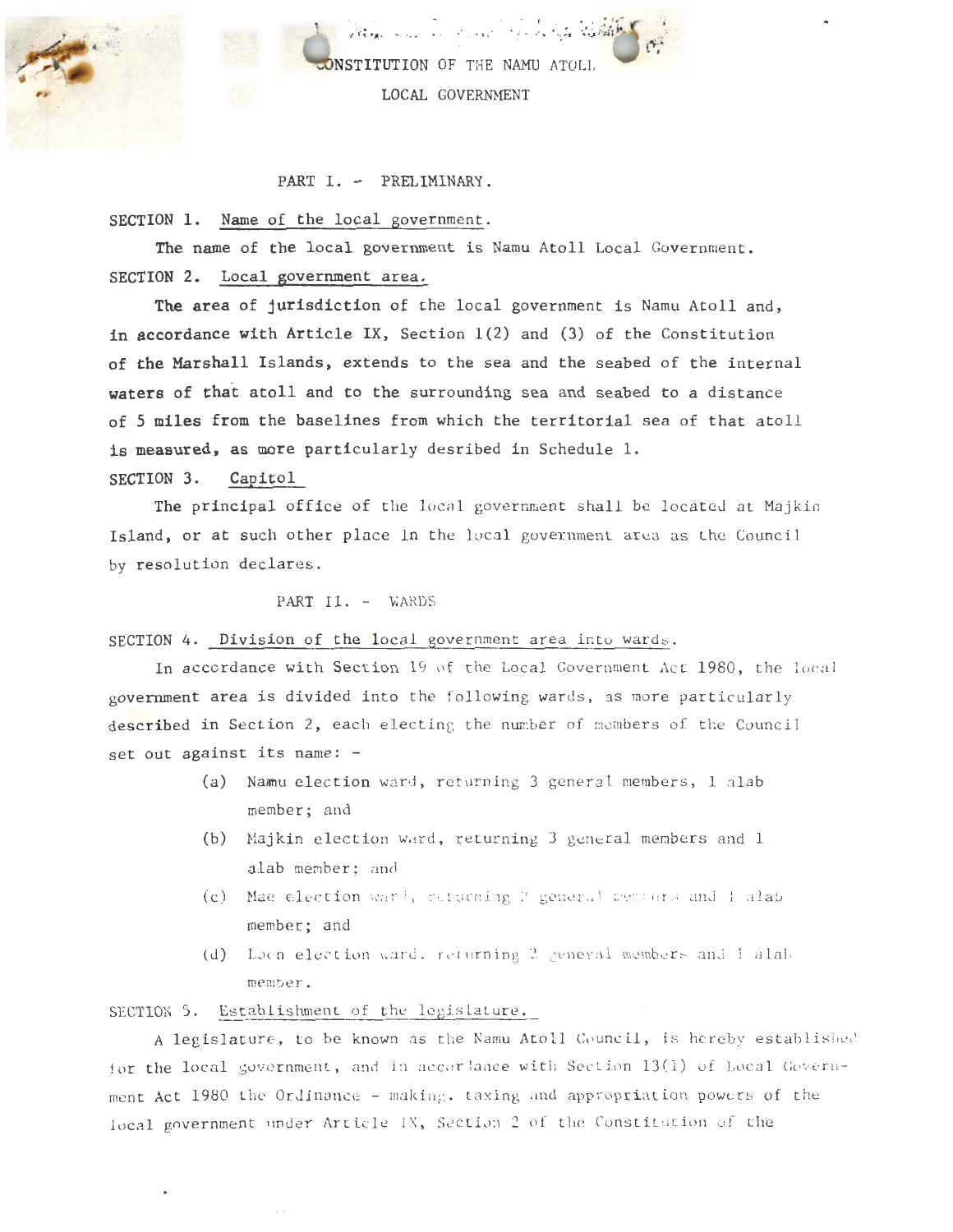Marshall Islands are vested in it.

.. \_ *.. --:* 

SECTION 6. Membership and elections

- (1) The Council shall consist of 19 members, being  $-$ 
	- (a) The Mayor
	- (b) 2 general members from each of the Loan  $\&$  Mae election wards; and
	- (c) 3 general members from each of the Namu  $\&$  Majkin election wards; and
	- (d) 1 alab member from each of the four election wards; and
	- (e) 4 Iroij member of Namu

(2) The general members referred to in Subsection (1) (b) and (c) shall be elected by ballot by eligible voters as provided for by Sections 13 and 23 of the Local Government Act 1980.

(3) The alab members referred to in Subsection  $(1)(d)$ , shall be elected by consensus by the alabs of the ward, as provided for by Sections 13 and 23 of the Local Government Act 1980.

(4) The iroij member referred to in Subsection  $(1)(e)$  shall be appointed by those iroij having traditional rights on Namu Atoll in accordance to Marshallese custom.

(5) The first general election for all members referred to in Subsection (1) shall be held on a date, as soon as practicable after the effective date of this Constitution, fixed by the Chief Electoral Officer, and thereafter on a date fixed by the Electoral Officer -

- (a) for a general member referred to in Subsection  $(1)$  (b) and  $(c)$ as near as possible to four years from the preceding general election for his seat; and
- (b) for an algo member referred to in Subsection  $(1)(d)$  as near as possible to one year from the preceding general election for his seat.

#### SECTION 7. Qualification

(1) The qualifications for election as a general named reverted to in Section  $6(1)(b)$ completed the complete

- $(a)$  at least 18 years of age; and
- $(b)$  a citizen of the Marshall Islands; and
- (c) a holder of land rights in Nama A: bil; and
- (d) not mentally incapacitated; and
- (e) not under criminal sentence at the time of the election.
- (f) a parent of a child who has calc sishes or Them Atell.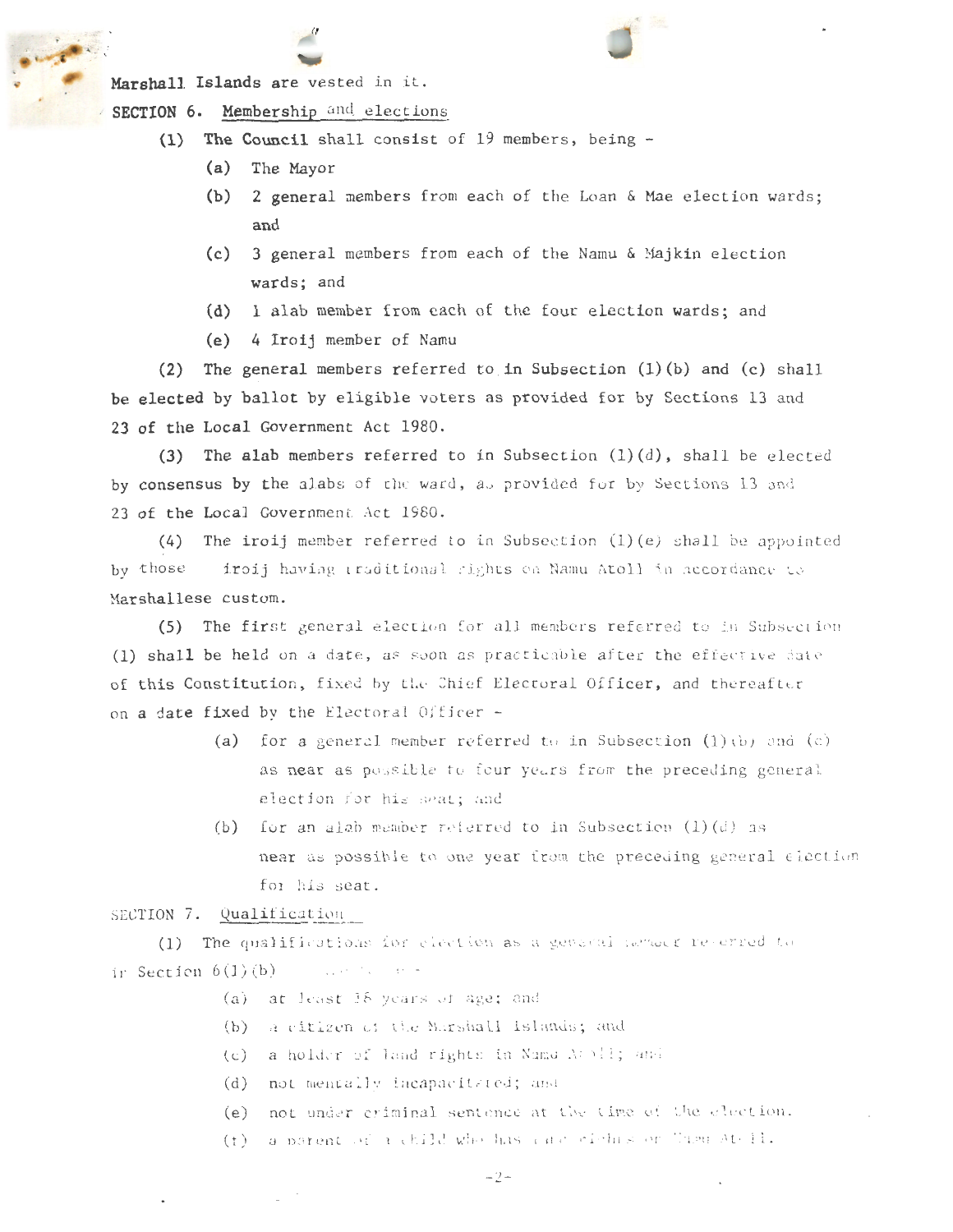(2) In addition the above qualifications, for telection as an alab member referred to in Section  $6(1)(c)$ , the candidate must hold alab rights in the ward from which he seeks election.

(3) The qualification for election as an iroij member referred to in Section  $6(1)(e)$  is to be recognized as holding iroij rights in accordance to Marshallese custom.

SECTION 8. Term of office.

(1) The term of office for a general member referred to in Section  $6(1)(b)(c)$  is four years, except that at the first election after the adoption of this Constitution, the general member from each ward having the higher number of votes shall serve for four years and the other general member shall serve for two years.

(2) The term of a general member referred to in Section  $6(1)(b)(c)$  -

- (a) commences the day after his election is announced; and
- (b) terminates the day before the election for his seat.

(3) The term of office of an alab member referred to in Section  $6(1)(d)$ is one year and -

- (a) commences the day after his election is announced; and
- (b) terminates the day before the first election meeting for his seat.

SECTION 9. Vacation of seats.

(1) The seat of a member of the Council becomes vacant if, and only if  $-$ 

- (a) his term of office terminates in accordance with Section 8; or
- $(b)$  he ceases to possess the qualifications for election that he was required under Section 7, to have at the time of his election or appointment; or
- (c) he dies; or
- (d) he resigns his seat by notice in writing to the local government; or
- (e) he is removed from office under Subsection  $(2)$ .

(2) The Council may, by the affirmative vote of  $3/4$  of the total membership of the Council, remove a member from office, or cause. SECTION 10. Casual vacancies

If the seat of a member of the Council referred to in Section  $6(1)(b)(c)$ or (d) becomes vacant otherwise than by the termination of his term of office in accordance with Section 8, the vacancy shall be filled as soon as practicable by a special election in the ward or area that he represented.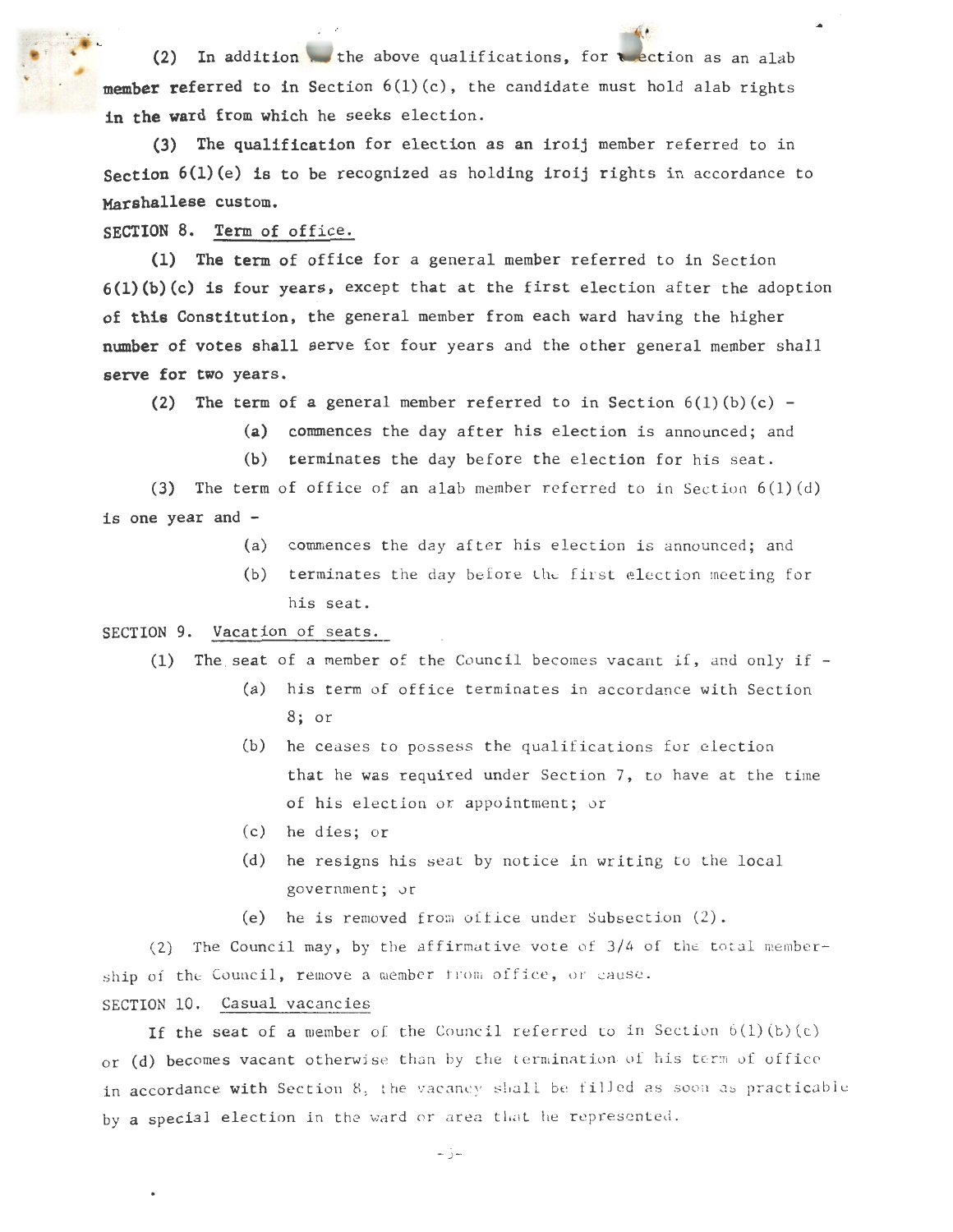# SECTION 11. Meetings.

(1) Meetings of the Council shall be held at least once in every month of **the** calendar, on such days and at such times as are fixed by the council, by resolution, or in default by the Mayor, by notice in accordance with the Rules of Procedure of the Council.

(2) The Chief Electoral Officer shall, as soon as practicable after the declaration of the results of the first general election to the Council, by notice to all members call a meeting of the Council.

(3) The Mayor may at any time, and shall as soon as practicable after receipt of a petition of a majority of the members of the Council, stating the business to be dealt with, call a meeting of the Council, by notice in accordance with the Rules of Procedure of the Council stating the business to be dealt with.

(4) A special meeting shall deal only with the subjects stated in the notice calling the meeting.

(5) Meeting of the Council shall be held in public.

(6) The quorum for a meeting of the Council is a majority of the total number of the membership of the Council.

(7) The Mayor shall preside at all meetings of the Council at which he is present and, subject to Section 18 and to the Rules of Procedure of the Council, in his absence or during a vacancy in his office a member elected by the members present shall preside.

(8) Except as otherwise provided by the Local Government Act 1980, all questions before a meeting of the Council shall be determined in accordance with the majority of the votes of the members present and voting, but no question shall be decided on an evenly-divided vote.

## SECTION 12. Procedures.

(1) The Council shall keep and publish a journal of its proceedings .

(2) The Council shall make Rules of Precedure, not inconsistent with this Constitution, any Central Government law or any Ordinance of the local government, for the regulation and orderly conduct of its proceedings and the dispatch of its official busjness .

### SECTION 13. Committees.

The Council may establish standing and other committees to deal with matter that can in its opinion more properly or more conveniently be dealt with by a committee.

 $4-$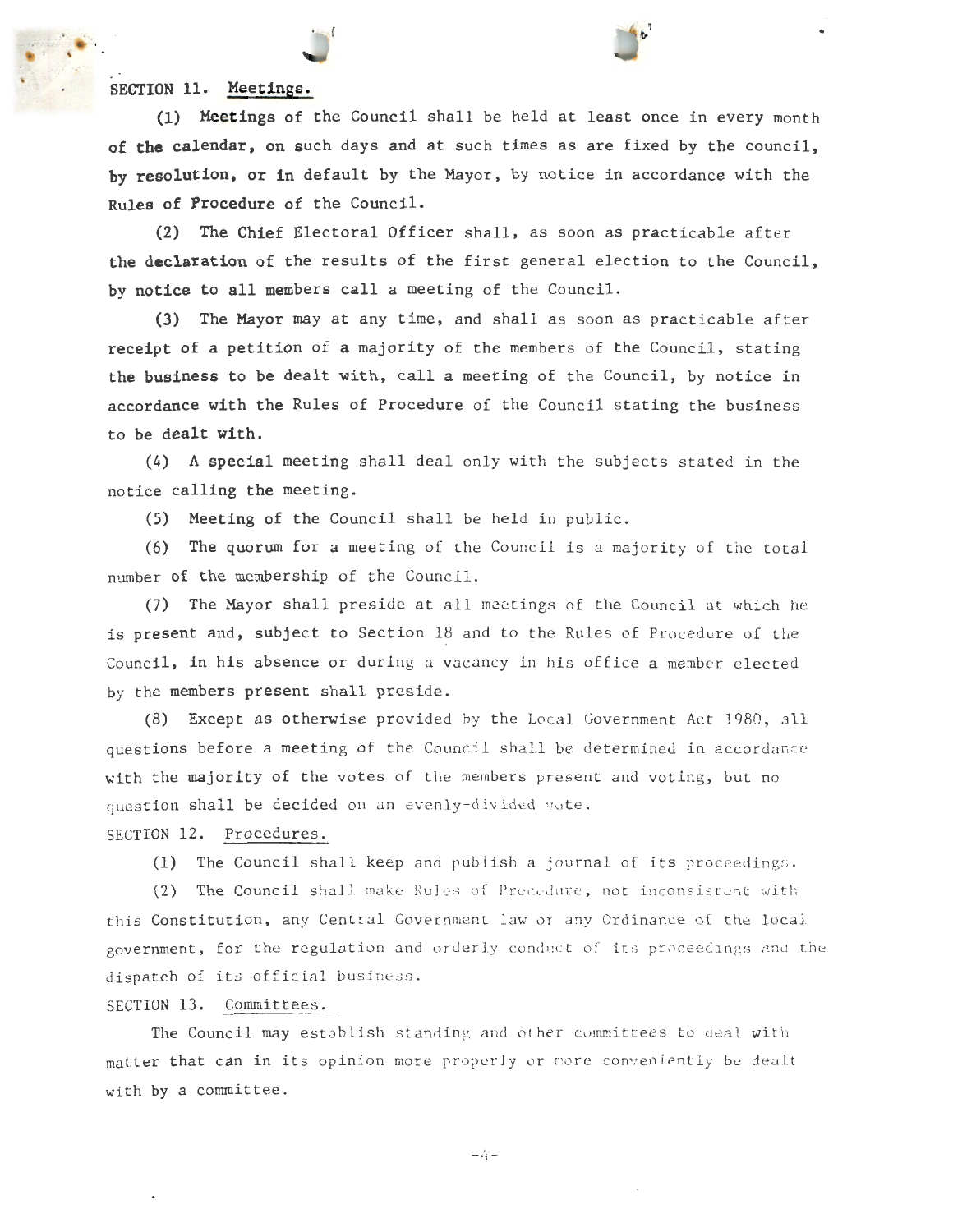## PART III. - THE HEAD OF THE LOCAL GOVERNMENT

 $\sim$ 

SECTION 14. Office of the head of the local government.

An office of head of the local government, who shall be known as the Mayor, is hereby established for the local government.

SECTION 15. Qualifications.

The Mayor must have a land rights on Namu Atoll and be a 25 years of age or older.

SECTION 16. Election

·'

(1) The Mayor shall be elected by ballot by the eligible voters of Namu Atoll as provided for by Sections 13 and 23 of the Local Government Act 1980.

(2) The election for Mayor shall be held with the general election members as provided for in Section 6(b) and (c).

(3) If the office of the Mayor becomes vacant otherwise than by his termination with Subsection  $(4)$ , the vacancy shall be filled by ballot by a special election.

 $(4)$  The term of office for Mayor shall be four years and shall commence with the announcement of his election and terminate when his successors election has been announced.

SECTION 17. Vacation of office.

(1) The office of the Mayor becomes vacant if, and only if  $-$ 

- (a) his term of office terminates in accordance with Section  $16(4)$ ; or
- $(b)$  he ceases to possess the qualification for election he was required to have under Section 15; or
- $(c)$  he dies; or
- (d) he resignthis office by notice in writing to the council.

(2) The Council may, by the affirmative vote of  $3/4$  of the total membership of the Council, dismiss the Mayor from office for causes. SECTION 18. Acting head of the local government.

(1) In the event of the absence or incapacity of the Mayor, his functions shall be performed by a member of the Executive Committee appointed by him or, in default, the Executive Committee.

(2) For the purpose of the performance of any function of the Mayor that a member of the Executive Committee is authorized to perform by virtue of Subsection (1), the member shall be deemed to be the Mayor, and any

- 5-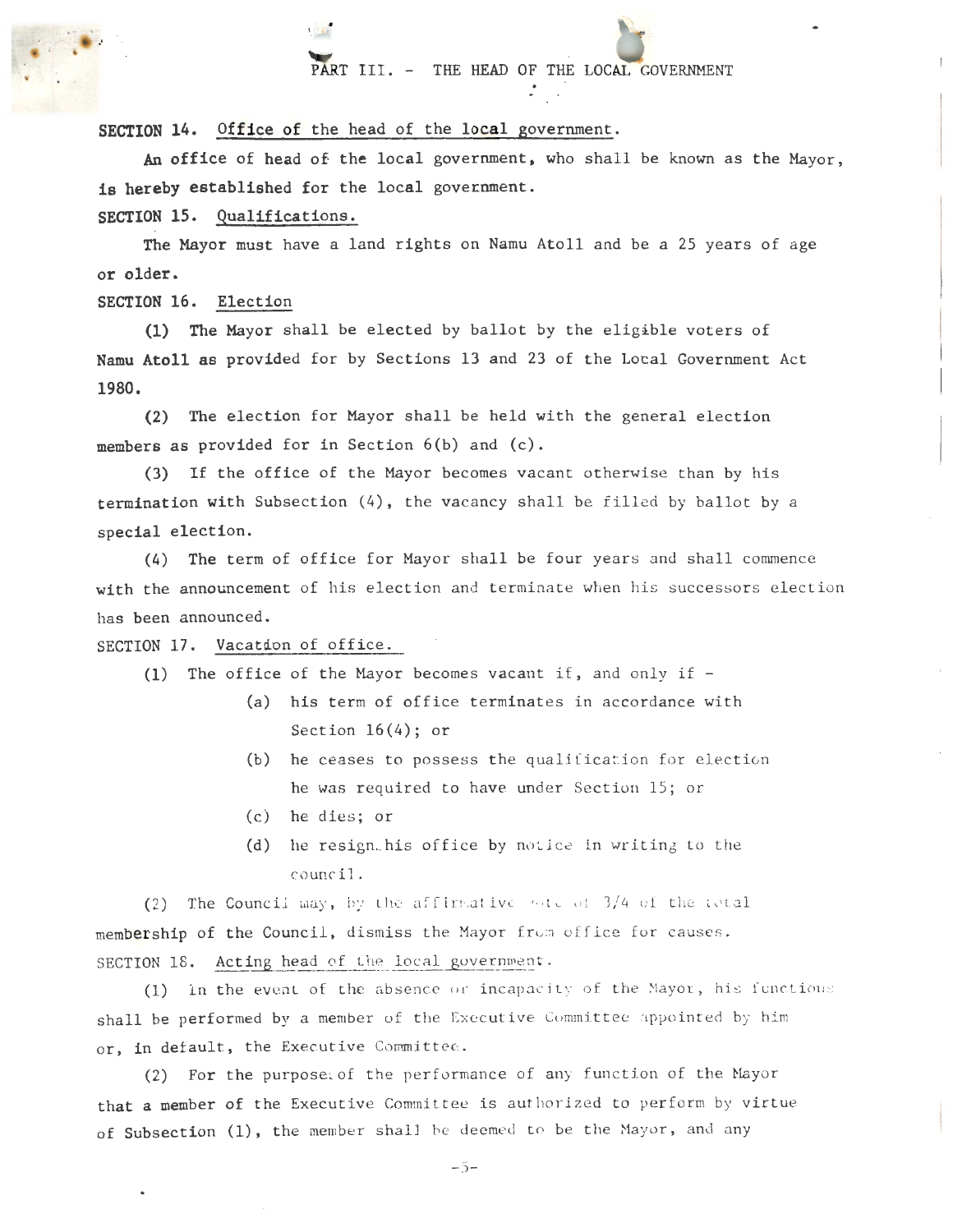reference in any law or in the Rules of Procedure of the Council to the Mayor shall be read as including a reference to that member accordingly. SECTION 19. Functions of the head of the local government.

l.

The Mayor has such powers, functions,duties and responsibilities as are conferred or imposed on him by this Constitution, an Ordinance of the local government, a Central Government law or the Rules of Procedure of the local governmant.

PART IV. - THE EXECUTIVE.

SECTION 20. Establishment of the executive.

(1) An executive committee of the local government, to be known as the Executive Committee of the Namu Atoll Council, is hereby established, which shall, in accordance with Section  $14(1)$  of the Local Government Act 1980, be the principal executive arm of the local government.

(2) The Executive Committee is collectively responsible to the Council for the executive government of the local government area, and for the performance of the functions of the Executive Committee and the members of the Executive Committee under this Constitution, any Ordinance of the local government or a Central Government law.

SECTION 21. Composition.

- (a) the Mayor; and
- (b) three members of the Council appointed by the Mayor in writing, to be known as Executive Members; and
- (c) If the Mayor is from one of the wards, he shall appoint one each member from each of the other wards.

(2) The quorum for a meeting of the Executive Committee is three. SECTION 22. Vacation of office.

(1) The office of the Mayor becomes vacant in accordance with Section 17.

(2) The office of an Executive Member becomes vacant if, and only if  $-$ 

(a) his seat in the Council becomes vacant under Section 9; or

(b) the office of the Mayor becomes vacant under Section 17; or

- $(c)$  he is dismissed from office under Subsection  $(3)$ ; or
- (d) he resigns his office by notice in writing to the Mayor.

(3) The Mayor may at any time, with or without cause, dismiss an Executive Member from office.

-o-

<sup>(1)</sup> The Executive Committee shall consist of  $-$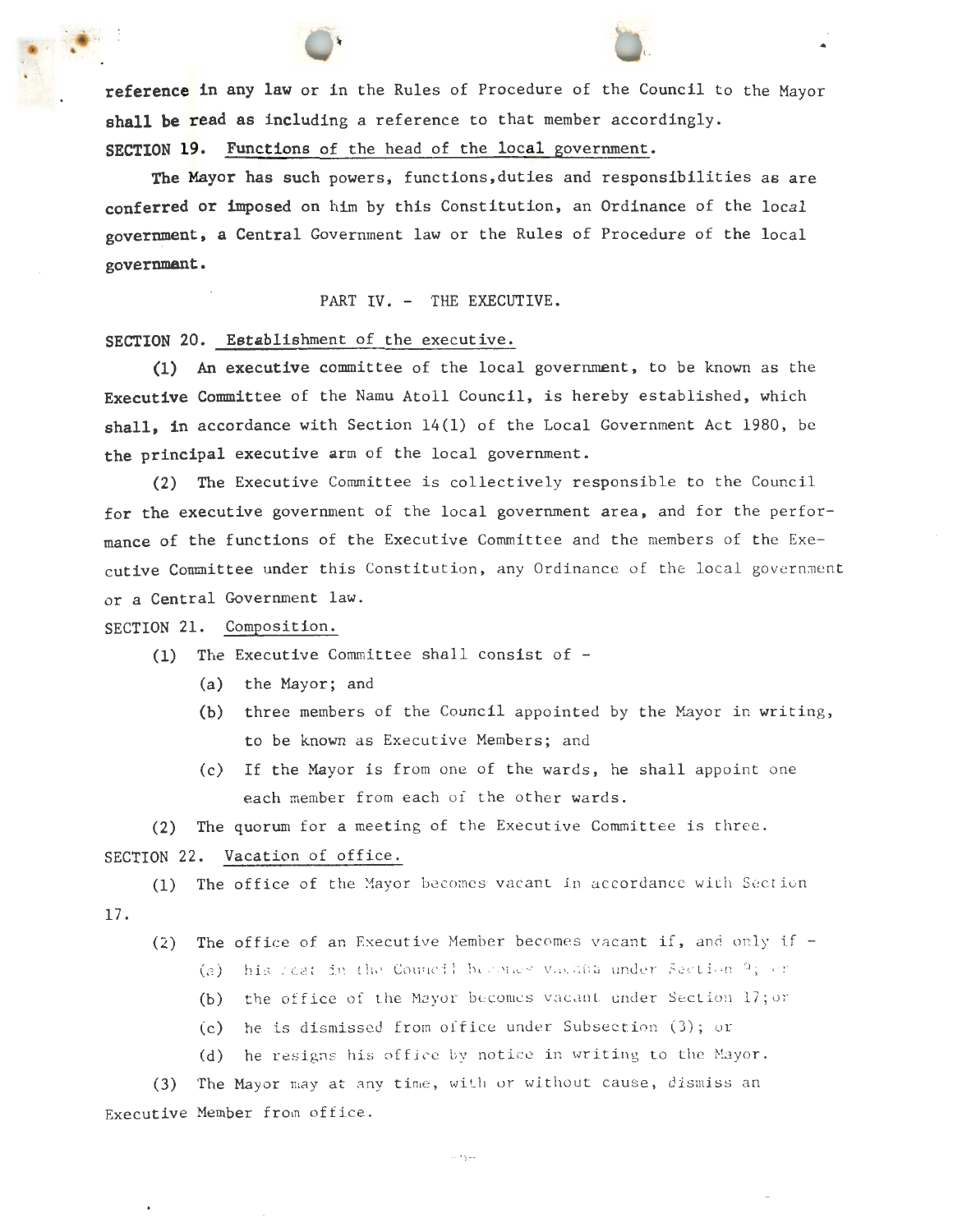(4) If the office of the Mayor becomes vacant otherwise than by reason of his dismissal under Section 17(2), the Executive Members shall continue to perform their functions (including the function of appointing under Section 18 a member of the Executive Committee to perform the functions of the Mayor)

(5) If the office of an Executive Member becomes vacant by reason of the termination of the term of his office as a member of the Council under Section 8, he may continue to perform the functions of an Executive Member until a new Mayor is elected, but unless he becomes again a member of the Council he shall not vote or take part in its deliberations.

SECTION 23. Acting appointments.

' '

In the event of the absence or incapacity of an Executive Member, the Mayor may -

- (a) appoint another Executive Member to perform some or all of his functions; or
- (b) appoint a member of the Council to act as an Executive Member, or both, during the absence or incapacity.

SECTION 24. Allocation of responsibilities to Executive Members.

(1) Subject to this Constitution, any Ordinance of the Wamu Atoll Council local government and any Central Government law, the Mayor may from time to time allocate to an Executive Member responsibility for matters within the competence of the Executive Committee (including responsibility for the administration of Ordinance of the Namu Atoll Local Government).

(2) The Mayor is responsible for any matter responsibility for which is not for the time being allocated under Subsection (1) .

(3) Nothing in this section affects the collective responsibility of the Executive Committee under Section 20(2) .

SECTION 25. Functions of the Executive Committee.

 $\ddot{z}$ .

The Executive Committee has such powers, functions, duties and responsibilities as are conferred or imposed on it by this Constitution, an Ordinance of the local government or a Central Government law.

SECTION 26. Advice to the Council, etc., of certain matters.

(1) The Mayor shall prornotly notify the Council and the Hinister of the Govennment of the Marshall Islands responsible for local government matters of -

> (a) the appointment, dismissal or resignation of a member of the Executive Committee; or

> > $-7-$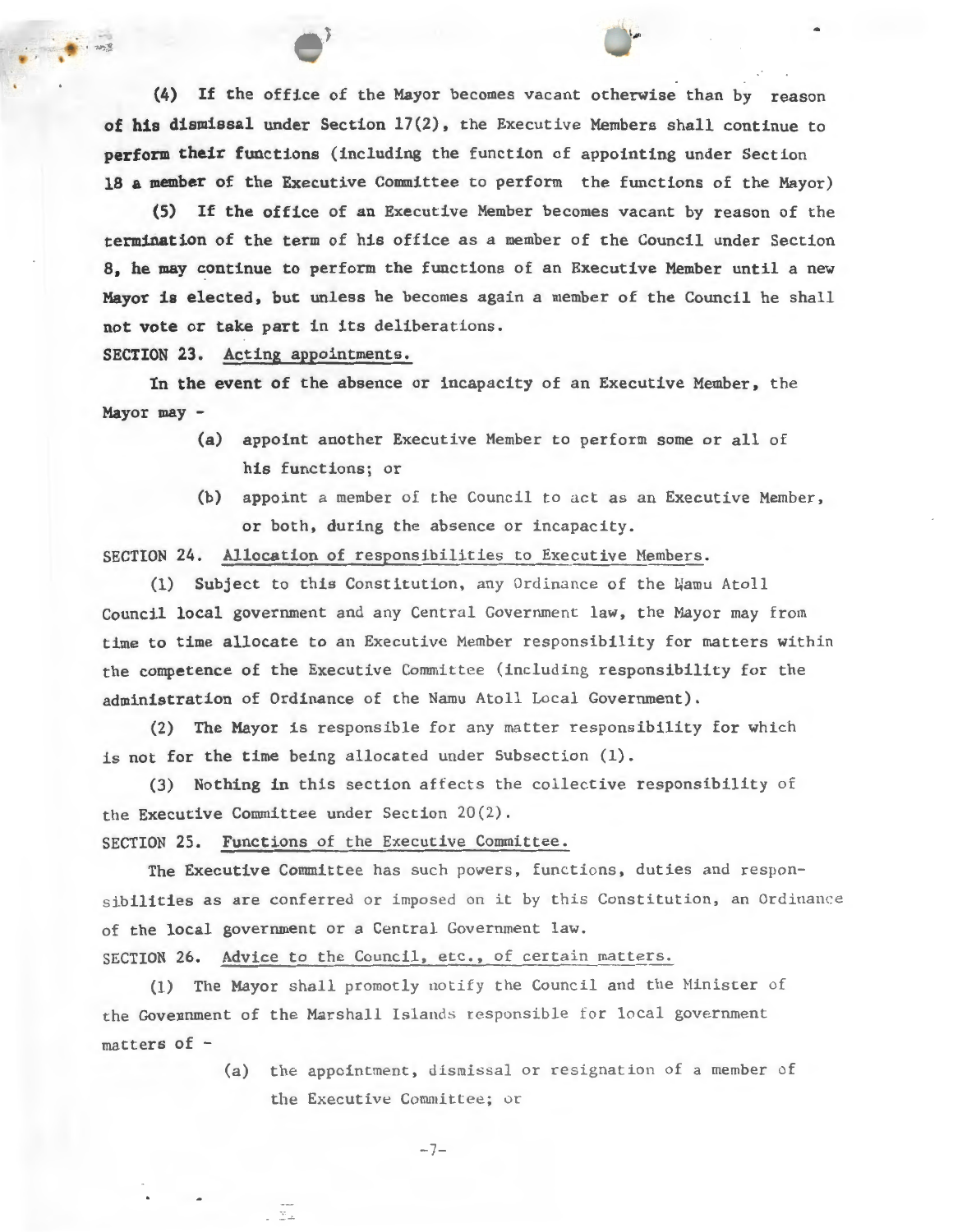- (b) the appointment, or the termination of the appointment of a member of the Council to act as an Executive Member under Section 23(b); or
- (c) the appointment by him of a member of the Executive Committee to perform the functions of the Mayor under Section 18; or
- (d) the allocation under Section 24(1) of responsibilities to Executive Members and the appointment under Section  $23(a)$  of an Executive Member to perform functions of another Executive Member.

(2) The Executive Committee shall promptly notify the Council and the Minister of the Government of the Marshall Islands responsible for local government matters of the appointment by it of a member of the Executive Committee to perform the functions of the Mayor under Section  $18(1)$ .

(3) The Clerk of the local government shall promptly notify the Council and the Minister of the Government of the Marshall Islands responsible for local government matters of the resignation of the Mayor under Section  $17(1)(c)$ , or of the dismissal of the Mayor under Section 17(2) .

#### PART V. - FINANCE

SECTION 27. Control of revenue and expenditure.

I  $\frac{t}{4}$ 

(1) No taxes shall be imposed and no other revenue shall be raised, and no money of the local government shall be expended, unless authorized by law.

(2) Subsection (1) does not apply to the acceptance of grants (other than loans) from the Government of the Marshall Islands, nor to expenditure from such grants for the purposes for which, and subject to the conditions on which, they are made.

(3) All money received by the local government shall, unless otherwise authorized by Ordinance of the Local Government or by or under Local Government Financial Memoranda issued under Section 41( 2) of the Local Government Act of 1980 -be paid into a fund or account established in accordance with such an Ordinance or the Financial Memoranda .

SECTION 28. Financial responsibility of the Executive Committee.

(1) It is the responsibility of the Executive Committee to make proposals to the Council on all matters relating to the budget, and in particular the Executive Committee shall make recommendations to the Council for the raising of taxes and other revenue, and for the expenditure of money of the local government.

-8-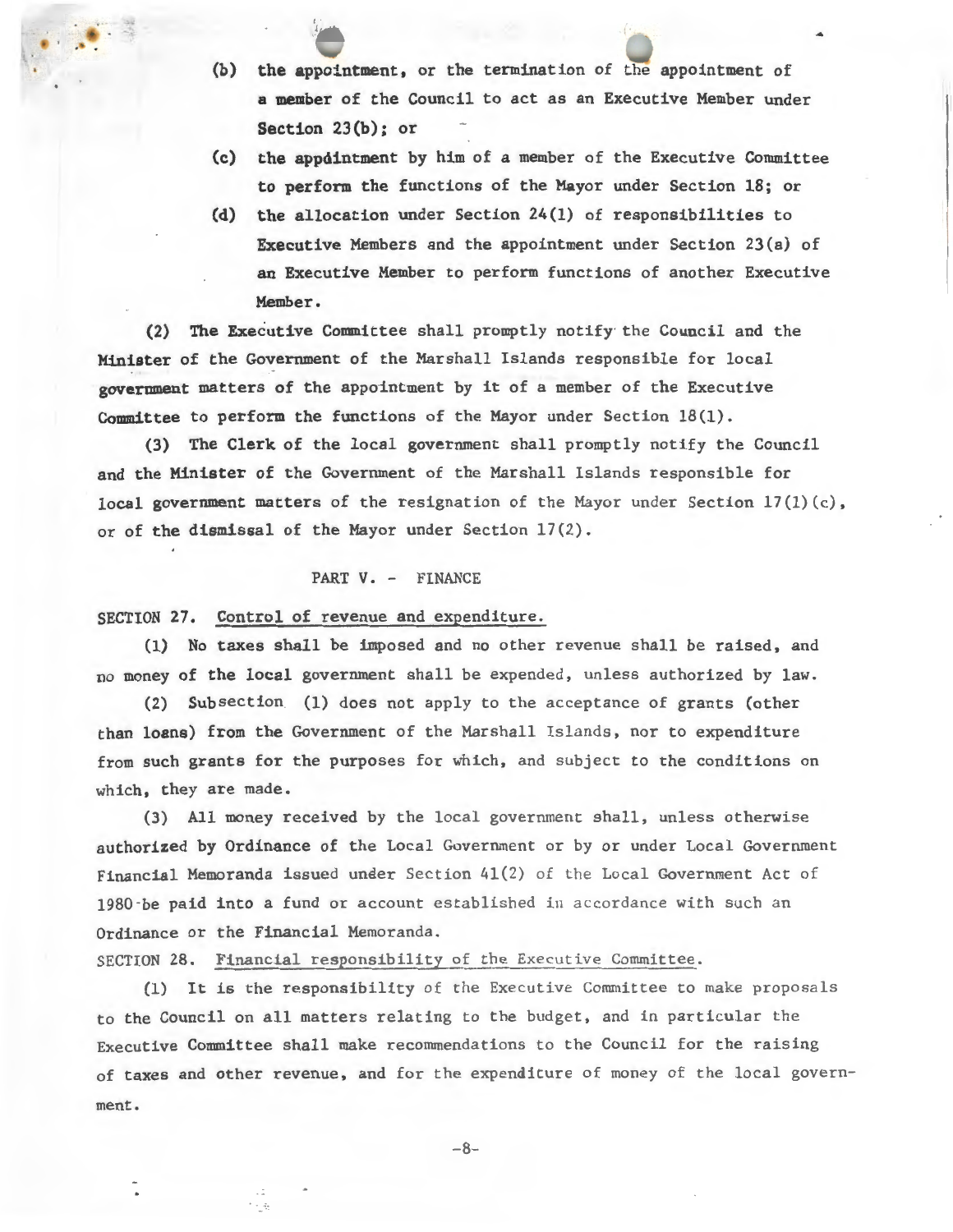(2) The Executive Committee is accountable to the Council for all expenditure of money of the local government and for relating such expenditure to appropriations made by the Council or to other authority conferred by this Constitution, an Ordinance of the local government or a Central Government law.

..

(3) Except on the recommendation or with the consent of the Executive Committee, signified by or on behalf of the Mayor, the Council shall not make or approve any Ordinance or other proceeding introduced by a member other than the Mayor or an Executive member if the Ordinance or proceeding would, in the opinion of the member of the Council presiding -

- (a) dispose of or charge any of the revenues of the local government; or
- (6) revoke or alter (otherwise than by way of reduction) any such disposition or charge; or

(c) impose, alter or abolish any tax, rate, due, fee or fine. SECTION 29. Budgets and appropriations.

(1) The Executive Committee shall cause to be introduced into the Council in respect of each financial year -

- (a) a set of budget estimates of revenue and expenditure; and
- (b) an Appropriation Ordinance to make appropriations for expenditure,

and may introduce additional supplementary estimates and Supplementary Appropriation Ordinance.

(2) Subject to any Local Government Administrative Memoranda issued under Section 41(1)(a) of the Local Government Act 1980 in relation to the format of Ordinances and to any Local Government Financial Memoranda issued under Section 41(2) of that Act, Appropriation Ordinances and Supplementary Appropriation Ordinances shall follow the general form of Central Government Appropriation Bills and Supplementary Appropriation Bills under Article VIII, Sections 6 and 8 of the Constitution of the Marshall Islands.

(3) Subject to any Local Government Financial Memoranda issued under Section  $41(2)$  of the Local Government Act 1980, and Ordinance of the local government may make provision, in accordance with the principles of Article VIII, Section 7 and 9 of the Constitution of the Marshall Islands, for anticipated and re-programmed expenditure and a Contingencies Fund.

(4) Nothing in this section prevents appropriations for specific purposes being included in an Ordinance of the local government other than an Appropriation Ordinance or a Supplementary Appropriation Ordinance .

-9-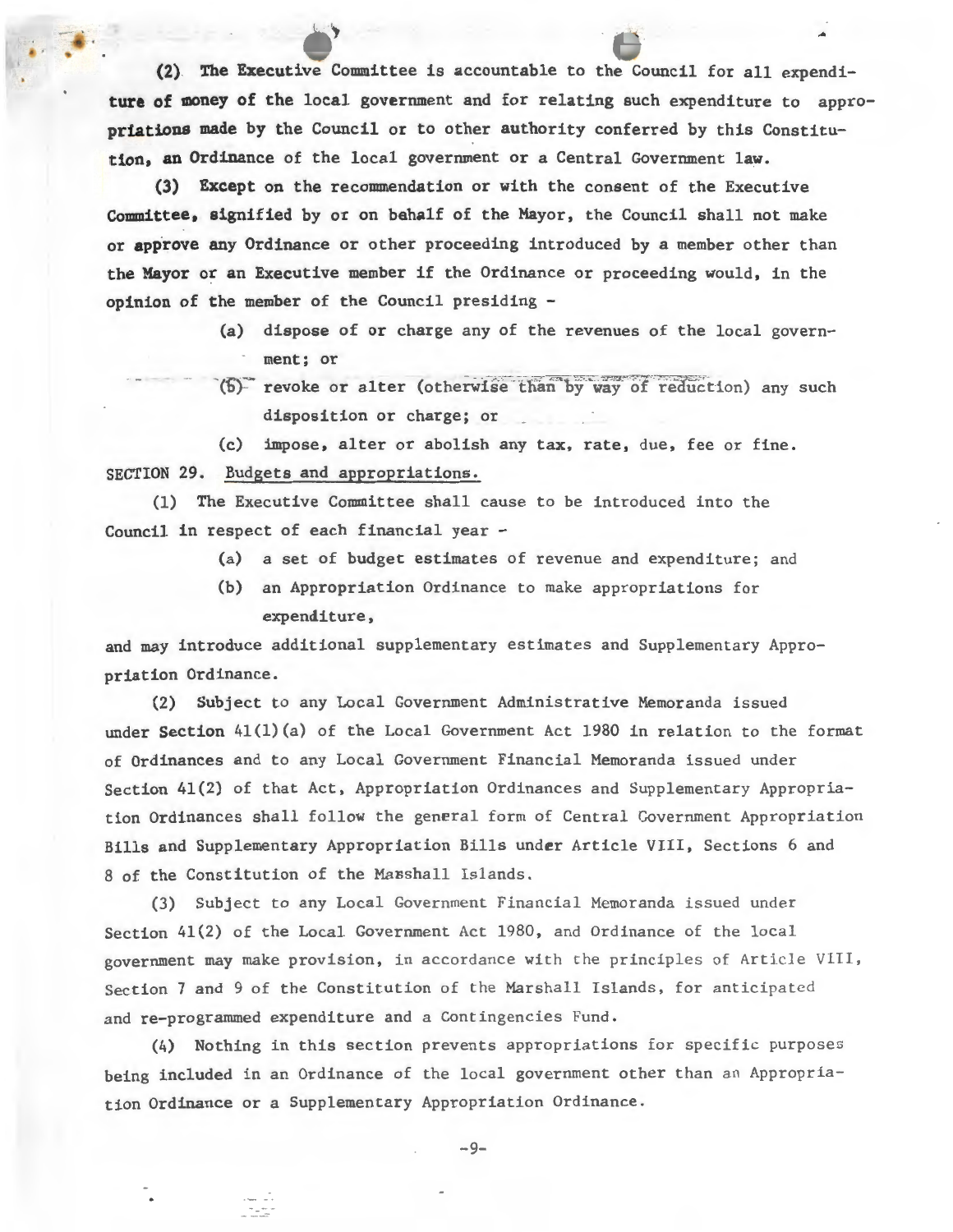(5) Appropriations lapse at the end of the financial year to which they respectively relate, unless, inrelation to any particular head of appropriation, and Ordinance of the local government provides otherwise. SECTION 30. Loans.

The local government shall not accept loans, grant charges against its future revenue, or incur · indebtedness chargeable to future revenue otherwise than in accordance with Section 50 of the Local Government Act 1980. SECTION 31. Accounts

(1) The Executive Committee shall cause to be kept full and proper accounts and records of revenue and expenditure of the local government, assets of or under the control of the local government and liabilities of the local government.

(2) The accounts and records shall comply with  $-$ 

-independent of the control  $\mathcal{P}$  . The control of the control of the control of the control of the control of the control of the control of the control of the control of the control of the control of the control of th

- (a) any Local Government Financial Memoranda issued under Section  $41(2)$  of the Local Government Act 1980; and
- (b) subject to such memoranda, any directions of the Auditor-General; and

(3) The Executive Committee shall, as soon as practicable after the end of a financial year, lay before the Council accounts relating to all revenues and expenditures of the local government for that financial year, together with any report of the audit of the accounts under Section 32. SECTION 32. Audit.

(1) In addition to the audit provided for by Section 35 of the Local Government Act 1980, the Auditor-General or a person authorized by him may at any time audit the accounts and records of the local government, and any accounts laid or to be laid before the Council under Section 31(3).

(2) The Auditor-General or authorized person shall report to the Council and to the Minister of the Government of the Marshall Islands responsible for local government matters on the audit and shall, in his report, draw attention to any irregularities in the accounts and records, or in the accounts, as the case may be .

(3) For the purpose of an audit under Subsection (1), the Auditor General or authorized person has the powers and rights referred to in Article VIII, Section 15 of the Constitution of the Marshall Islands.

## SECTION 33. Financial Memoranda.

Subject to this Constitution, all persons concerned with the financial administration of the local government shall comply with any Local Government Financial Memoranda issued under Section 41(2) of the Local Government Act 1980.

 $-1.0-$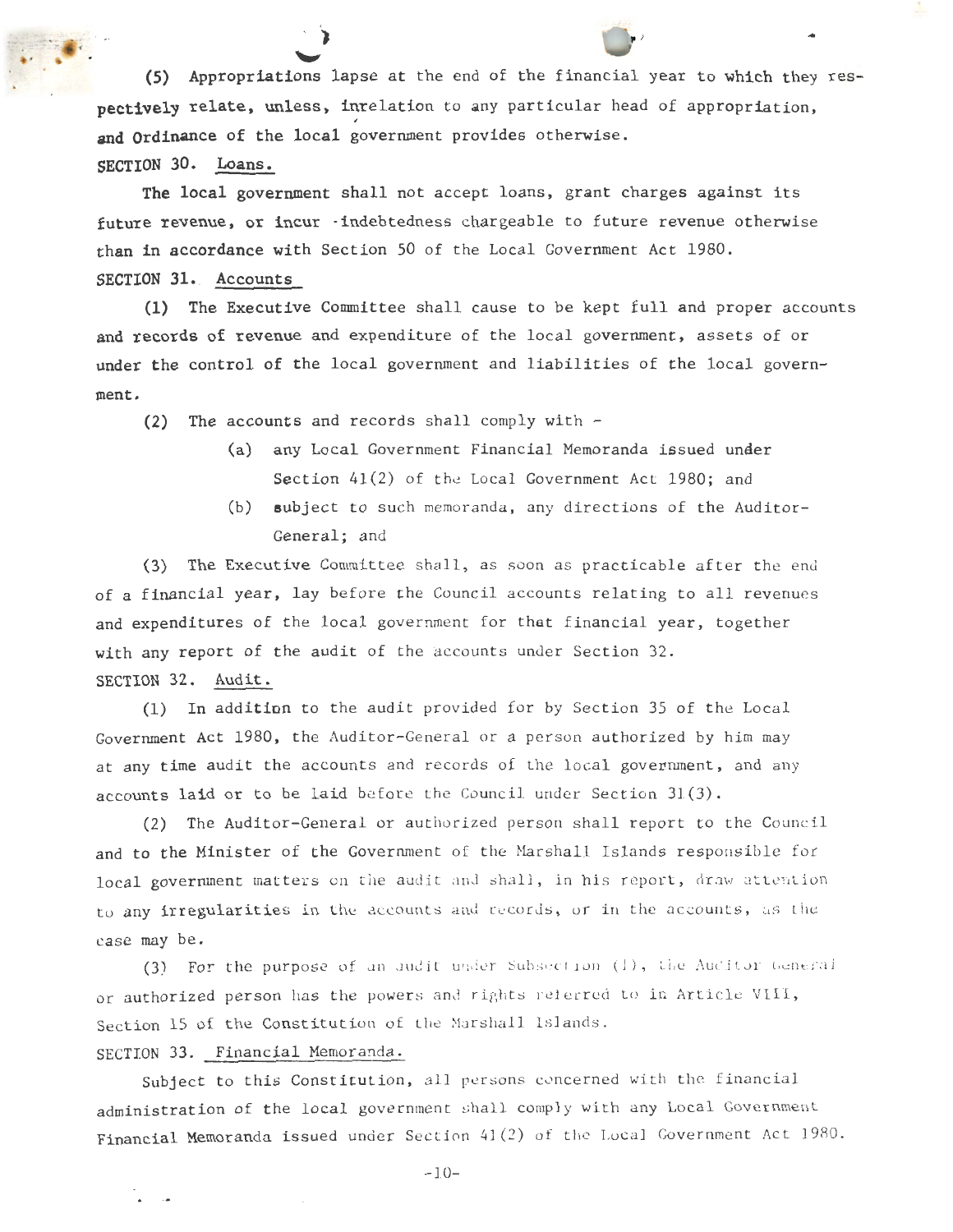# ART VI. - STAFF

SECTION 34. Employment of staff.

(1) The Mayor, or behalf of the local government, may appoint a Clerk of the local government, and such other officers and employees as he considers necessary for the effective operation of the local government.

(2) The local government is the employer of the Clerk and the other officers and employees.

(3) The terms and conditions of appointment and employment of the Clerk and the other officers and employees shall be determined by or under an Ordinance of the local government, and in the absence of such as Ordinance are, with the necessary modifications, those of members of the Public Service holding equivalent positions, for which purpose any reference in any Central Government law to -

- (a) the Chief Secretary or a department head-shall be read as a reference to the Clerk; or
- $(b)$  the Public Service Commission shall be read as reference to the Executive Committee.

# SECTION 35. Seconded, etc., public servants.

Subject to any arrangements made under Section 16(3) of the Local Government Act 1980, and to anything to the contrary in any Ordinance of the local government, a member of the Public Service who is seconded to the local government in accordance with that section, or whose services are made available to the local government in accordance with that section, shall be deemed to be a officer of the local government for the purposes of any Ordinance of the local government other than an Ordinance prescribing terms and conditions of employment by the local government.

#### PART VII. - AMENDMENT OF THE CONSTITUTION

SECTION 36. Method of amendment

(1) This Constitution may be amended by Ordinance of the local government approved on two occasions by a two-thirds majority of the total membership of the Council, provided that -

- (a) not less than 30 days, or such shorter period as is approved in any particular case, and for a special reason, by the Minister of the Government of the Marshall Islands responsible for local government matters, has elapsed between the first and second such occasion; and
- (b) before the second such occasion the Mayor has obtained

 $-11-$